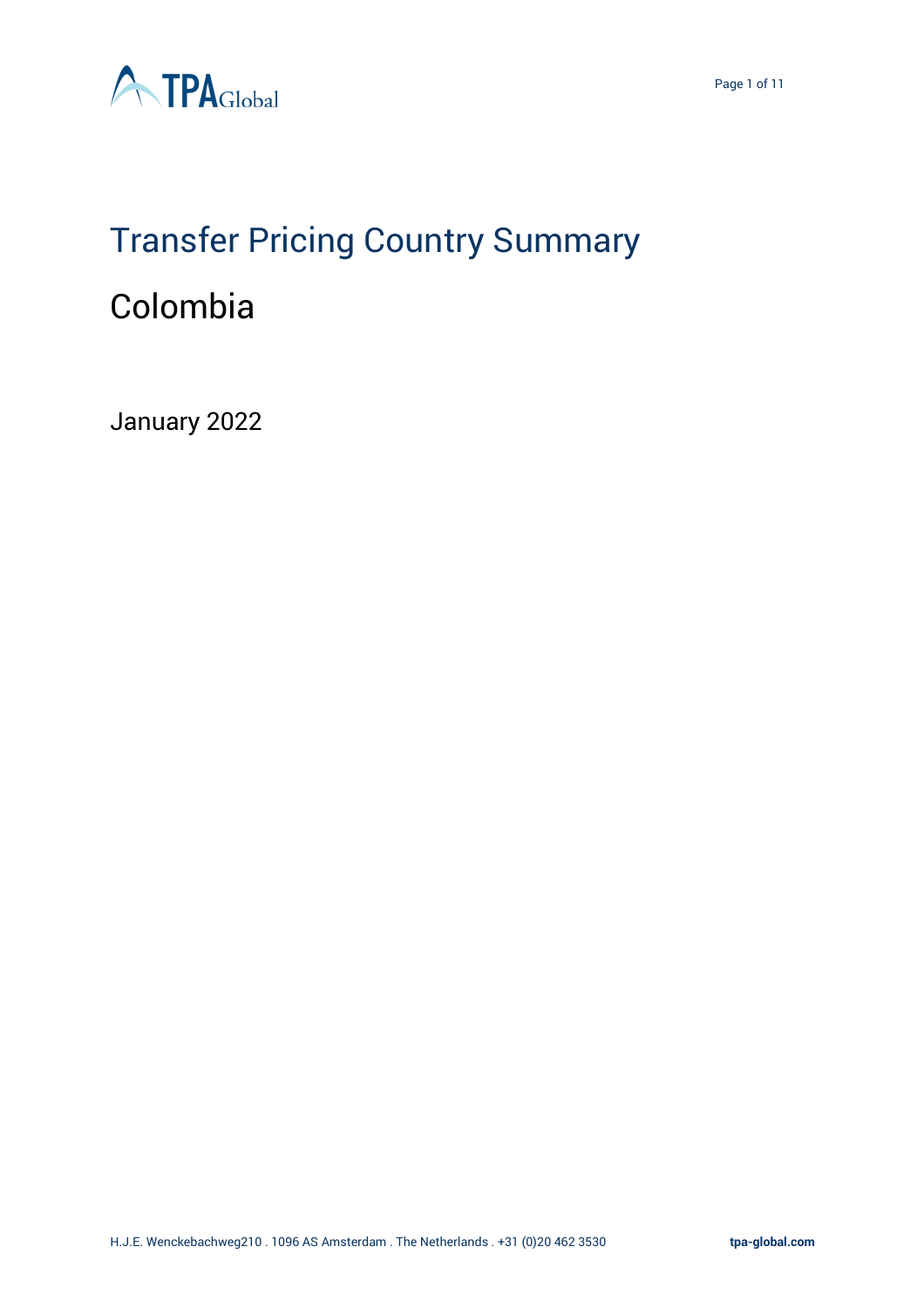# **ATPA**Global

| 1.           |                                                                                |  |  |  |  |  |  |
|--------------|--------------------------------------------------------------------------------|--|--|--|--|--|--|
| 2.           |                                                                                |  |  |  |  |  |  |
| a)           |                                                                                |  |  |  |  |  |  |
| b)           |                                                                                |  |  |  |  |  |  |
| c)           |                                                                                |  |  |  |  |  |  |
| d)           |                                                                                |  |  |  |  |  |  |
| e)           |                                                                                |  |  |  |  |  |  |
| f)           |                                                                                |  |  |  |  |  |  |
| 3.           |                                                                                |  |  |  |  |  |  |
| a)           |                                                                                |  |  |  |  |  |  |
| b)           |                                                                                |  |  |  |  |  |  |
| c)           |                                                                                |  |  |  |  |  |  |
| d)           |                                                                                |  |  |  |  |  |  |
| e)           |                                                                                |  |  |  |  |  |  |
| f)           |                                                                                |  |  |  |  |  |  |
| g)           |                                                                                |  |  |  |  |  |  |
| h)           | Production Process for TP Relevant Returns, Documents, Forms and Financials  8 |  |  |  |  |  |  |
| i)           |                                                                                |  |  |  |  |  |  |
| j)           |                                                                                |  |  |  |  |  |  |
| k)           |                                                                                |  |  |  |  |  |  |
| $\mathsf{I}$ |                                                                                |  |  |  |  |  |  |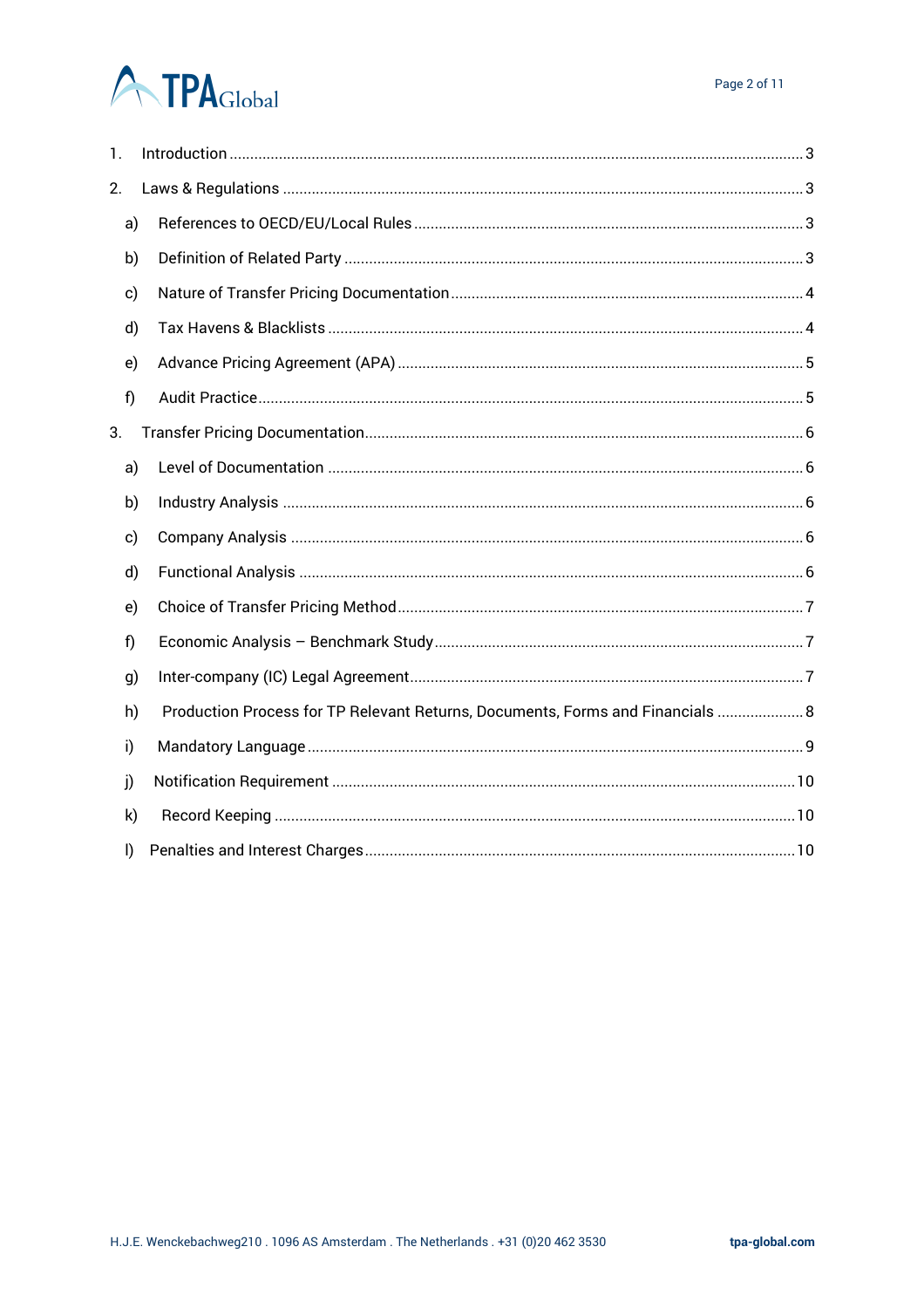

# <span id="page-2-0"></span>1. Introduction

Colombia became a full member of the Organization for Economic Cooperation and Development On 28 April 2020. Although it's a member, OECD Guidelines are not legally obligatory. Nonetheless, Tax Authorities employ Guidelines as technical reference standards for TP procedures in their routines.

# <span id="page-2-2"></span><span id="page-2-1"></span>2. Laws & Regulations

# a) References to OECD/EU/Local Rules

The legal framework for transfer pricing was introduced by Law 788 of 2002, Law 863 of 2003 and the Regulatory Decree 4349 of 2004. The regime was modified, starting 2013 transactions, by Law 1607 of 2012, and Decree 3030 of 2013.

Although Colombia is not a member of the OECD, the Colombian tax authorities, Dirección de Impuestos y Aduanas Nacionales (DIAN), generally accepts the OECD Transfer Pricing Guidelines as a specialized technical reference but not as a supplementary source of law interpretation.

Sections 260-1 to 260-11 of the Colombian Tax Code ("CTC") include positive regulation regarding the Transfer Pricing regime in Colombia which is applied only for income tax purposes. Section 260-11 describes the cases in which non-compliance with the transfer rules gives rise to penalties.

Colombia implemented the Local file, Master File and Country by Country Report ("CbCR") according to article 108 of Decree 1819 of 28 December 2016.<sup>1</sup> The obligation to file this three-tier documentation was also incorporated in article 260-5 of the CTC<sup>2</sup> and regulated by Decree 2120 of 15 December 2017. 3

# b) Definition of Related Party

<span id="page-2-3"></span>Related parties are defined in article 260-1 of the Colombian Tax Code. The concept includes situations ranging from statutory to economic dependency and control of companies by individuals (subordination):

- Controlled company with its parent company;
- Subsidiaries offices with its headquarters;
- Agencies with the economic group it belongs;
- Permanent establishments;

<sup>3</sup> See:

 $1$  See

http://es.presidencia.gov.co/normativa/normativa/LEY%201819%20DEL%2029%20DE%20DICIEMBRE%20DE% 202016.pdf

<sup>2</sup> See Article 260-5 CTC :

http://www.dian.gov.co/dian/15servicios.nsf/0108fdc3639d83ff05256f0b006abb3d/870840d7c813592305256 f0c0077a028?OpenDocument

http://es.presidencia.gov.co/normativa/normativa/DECRETO%202120%20DEL%2015%20DE%20DICIEMBRE%2 0DE%202017.pdf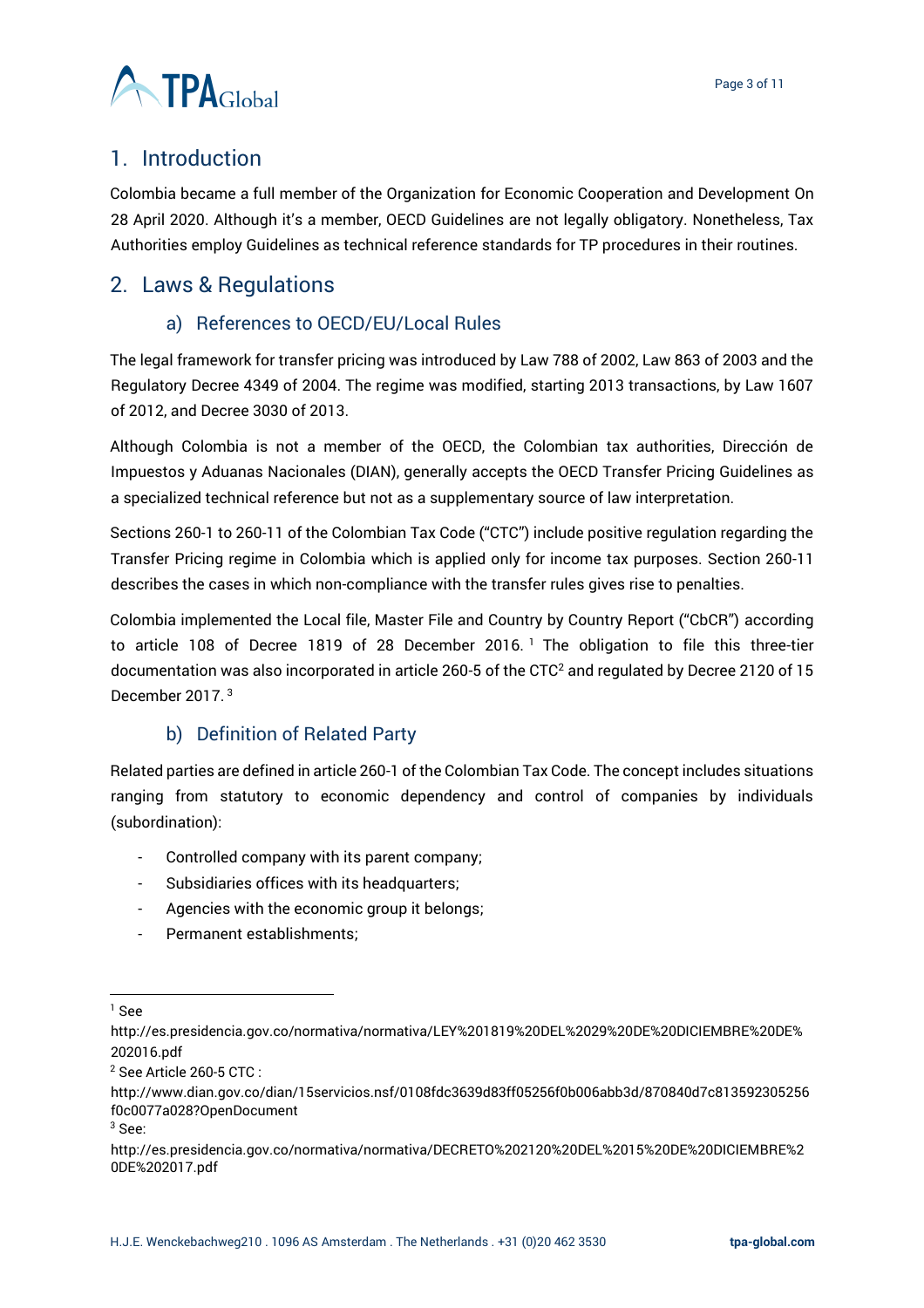

Transaction is between related parties through unrelated third parties.

Transfer Pricing documentation includes transactions with a related parties located in Colombian free zone. Transactions with residents or persons domiciled in tax havens must be documented. If the company located in the tax haven is a related party, comprehensive information regarding this party –including functions, assets and risks- must be documented. Further information is available section d.

#### c) Nature of Transfer Pricing Documentation

<span id="page-3-0"></span>Taxpayers undertaking transactions with related parties located abroad where the transaction amounts equal or exceed any of the following thresholds need to annually file a TP informative return:

- Gross equity (assets) of 100.000 UVT at the end of the year; or
- Gross income of 61.000 UVT during the year.

Taxpayers undertaking transactions with residents or persons domiciled in a low tax jurisdiction, irrespective of the amount of their gross equity or gross income, also need to annually file TP informative return. The Informative Return should contain the following data:

- Taxpayer's fiscal identification;
- Income identification and country of domicile of the related parties involved in controlled transactions;
- Transfer pricing method used in determining the prices or profit margins;
- Price or margin obtained in the controlled transaction;
- Inter-quartile range obtained by application of the transfer pricing methodology; and
- Assessment of sanctions, when applicable.

Taxpayers also must document transactions carried out with individuals or entities located in tax havens if the total amount of those transactions exceeds 10,000 UVT (approx. \$100,000). The supporting documentation must be filed with the tax authorities by July, depending on the taxpayer's ID.

#### d) Tax Havens & Blacklists

<span id="page-3-1"></span>Tax haven countries and territories were listed in Decree 2193 of 2013 (in effect on Jan 1, 2013), modified later by Decree 1966 of 2014 (in effect on Jan 1, 2014) which included Republic of Panama as a tax haven. Two weeks later, the Government issues Dec. 2095 of 2014 (21-Oct) and excludes Panama, United Arabian Emirates, Monaco and Barbados from the list of tax havens. <sup>4</sup>

<sup>4</sup> See http://www.alcaldiabogota.gov.co/sisjur/normas/Norma1.jsp?i=59638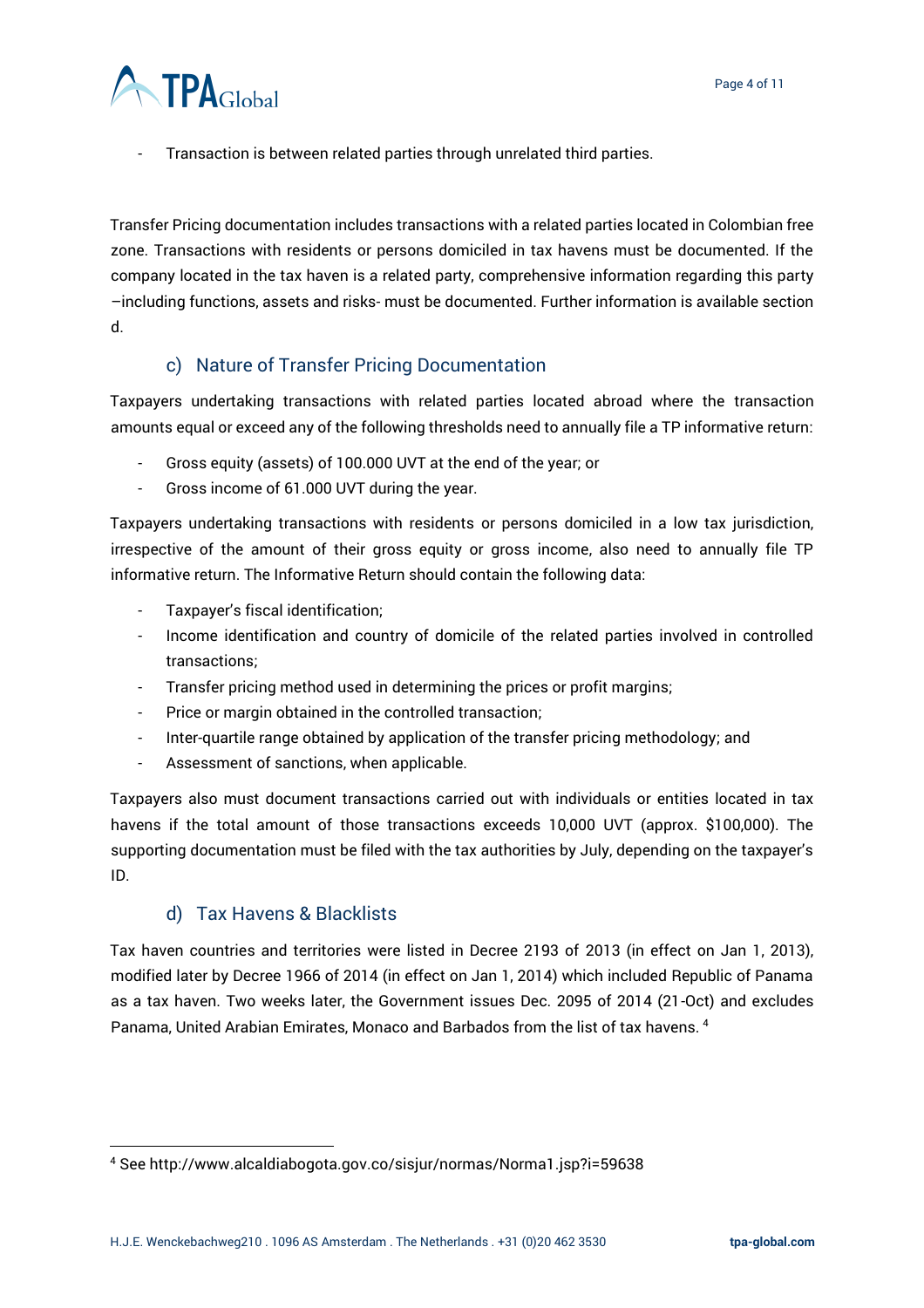# **ATPA**Global

Recently, the Executive Branch has issued criteria and standards, including conditions for recognizing preferred tax regimes, in order to make the application of Tax Code article 260-7 smoother. The amendments are made by Decree 1357, which takes effect on 29 October 2021. The conditions are:

- the jurisdiction does not tax / apply low tax rates to transactions that would otherwise be completely taxable,
- the jurisdiction does not have an effective exchange of information, or the jurisdiction has administrative rules and/or practices that hinder the effective interchange of information,
- a lack of legal, administrative, or organizational transparency in the country
- The jurisdiction's legislative structure does not specify the requirement of engaging in a real economic activity.
- The jurisdiction adopts regimes that exclusively apply to non-residents (ring-fencing).

#### e) Advance Pricing Agreement (APA)

<span id="page-4-0"></span>APA procedures are ruled by Decree 1602 of 2012. Taxpayers can request an APA to the tax administration (DIAN). APA's can be agreed for a maximum term including the year prior to the formal request and three years following the signature of the agreement. The tax authorities should either approve or deny an APA request within nine months from the date of filing of the application. In case of a bilateral or multilateral APA, the time to accept or reject the APA request will be determined between the competent tax authorities and the taxpayers. The taxpayer must file a simplified annual report to prove compliance with the conditions of the APA.

# f) Audit Practice

<span id="page-4-1"></span>Tax authorities have started transfer pricing audits, requesting that a taxpayer amend its income-tax return when failing to fulfil the arm's-length principle. It is expected that such requests will be brought before courts. Tax authorities have become more aggressive and have improved their transfer pricing knowledge. They have focused on:

- taxpayers failing to fulfil transfer pricing rules · informative return formal penalties (e.g., late
- filing)
- requests for income tax return amendments for failure to comply with the arm's length principle
- inter-company debt
- inter-company services fees, formalities to deduct and supporting documents to prove the benefit and rendering of the service. It is expected that upcoming audits will focus on method selection and accepted/ rejected comparables.

There are no records or evidence of any direct communication between customs and tax authorities regarding TP.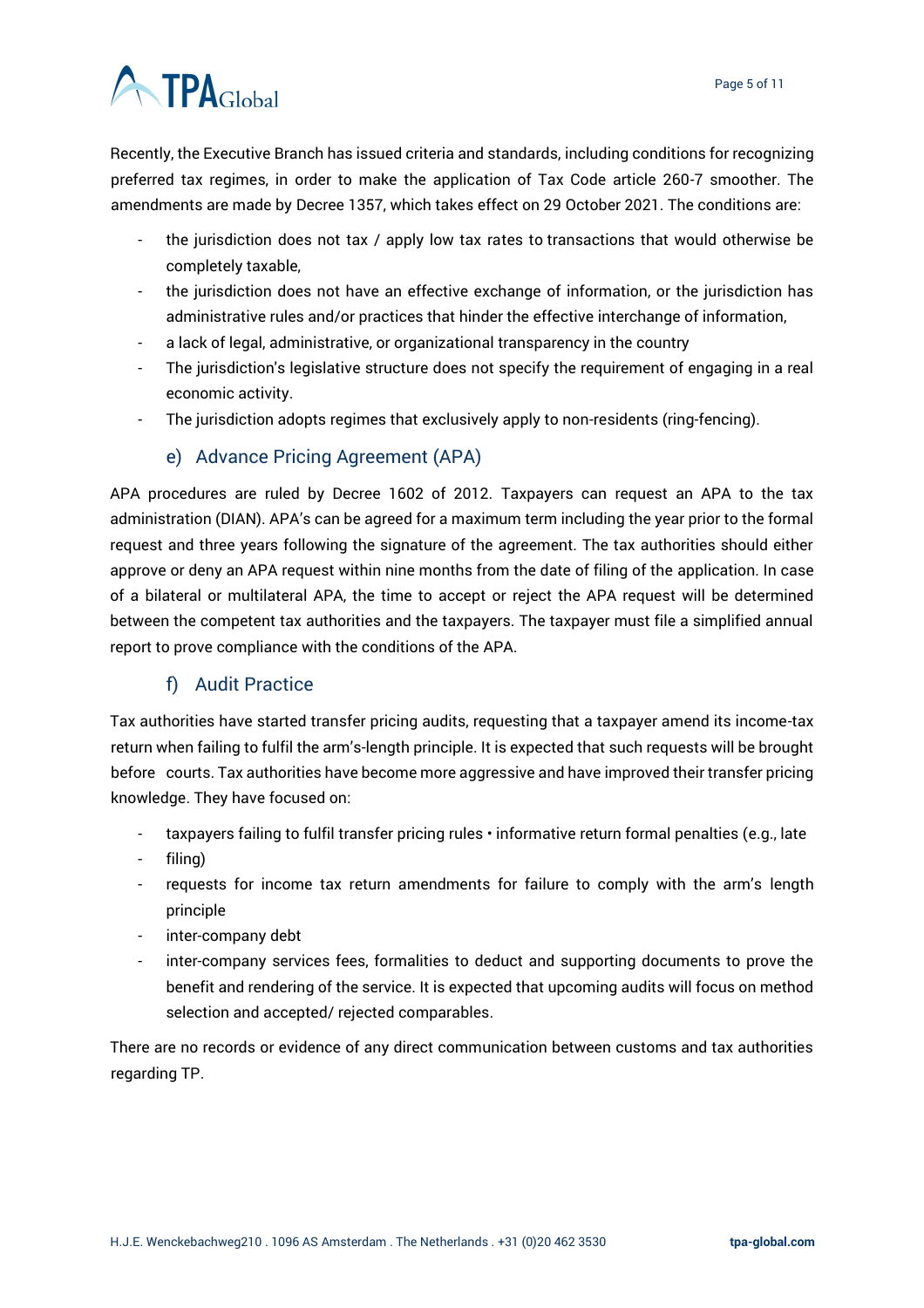

# <span id="page-5-0"></span>3. Transfer Pricing Documentation

#### a) Level of Documentation

<span id="page-5-1"></span>Taxpayers subject to filing an informative return should also submit supporting documentation (Local File, Mater File and CbCR) if total annual operations with related parties reaches 61.000 UVT. Only types of transactions that reached 45.000 UVT in the fiscal year must be documented. Supporting documentation includes:

The content of the CbCR, Local file and Master file is detailed described in Decree 2120 of 15 December 2017. In general, the Local File must include:

- Executive summary;
- Functional analysis;
- Industry analysis;
- Economic analysis;

In general, the Master File must include:

- Organizational Structure;
- Business description; Intangibles of the MNE;
- Intercompany financing transactions;
- Tax and finance policies of the MNE.

Taxpayers with annual consolidated group revenue equal to or exceeding 81 million UVT's (USD 814 million) on the previous fiscal year must file CbCR in case it is the "ultimate controller" of the MNE, or has been designated as "substitute entity" by the MNE headquarter to send the CbC report.

#### b) Industry Analysis

<span id="page-5-2"></span>By identifying value drivers for the relevant industry, a first indication of the level of profitability common in the industry is being given.

#### c) Company Analysis

<span id="page-5-3"></span>A description of the management structure of the local entity, a local organisation chart, and a description of the individuals to whom local management reports and the country(ies) in which such individuals maintain their principal offices.

A detailed description of the business and business strategy pursued by the local entity including an indication whether the local entity has been involved in or affected by business restructurings or intangibles transfers in the present or immediately past year and an explanation of those aspects of such transactions affecting the local entity.

#### d) Functional Analysis

<span id="page-5-4"></span>In conducting a functional analysis, an assessment is made of the significant activities and responsibilities that are performed by the related parties relevant to the Intercompany Transactions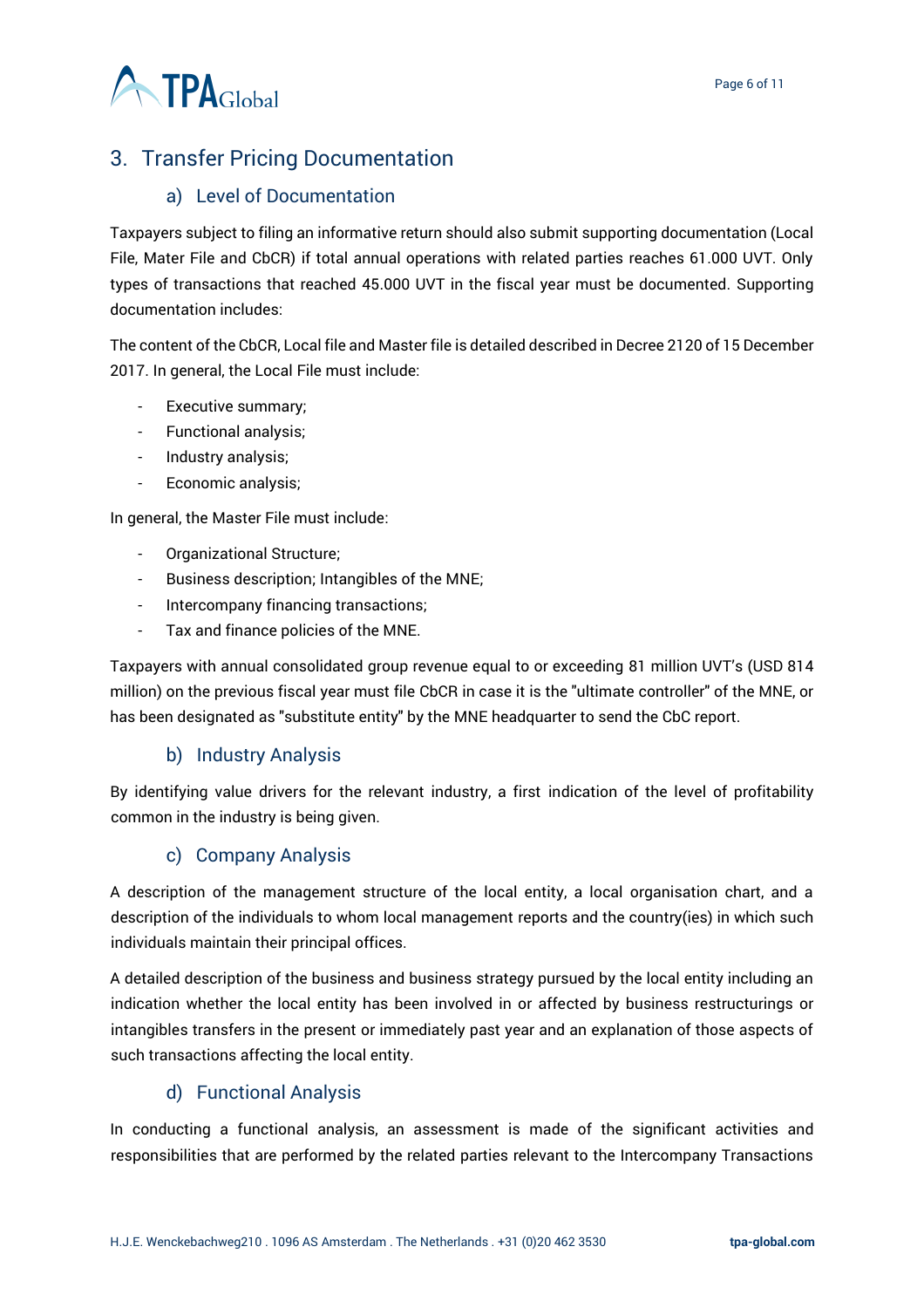



under review, the tangible and intangible assets that are employed and the risks that are borne in undertaking the business activities. Such an assessment is consistent with the recommendations that have been made in the OECD Guidelines at paragraph 1.51.

# e) Choice of Transfer Pricing Method

<span id="page-6-0"></span>The rules and regulations specifying the methods available for performing transfer pricing and comparability analyses are in line with those contained in the OECD Transfer Pricing Guidelines. Article 260-3 of the Tax Statue specifies the following five transfer pricing methods:

- Comparable uncontrolled price method (CUP);
- Resale price method (RPM);
- Cost plus method (CPM);
- Profit split method (PSM); and
- Transactional net margin method (TNMM).

In practice, taxpayers are required to select the most appropriate method for the analysis of a transaction and to provide adequate support for the rejection of other methods.

The rules and regulations require Colombian GAAP to be used for determining the income, costs, gross profit, net sales, expenses, operating profit, assets, and liabilities of the controlled transaction for performing the transfer pricing analyses.

In 2017, DIAN decided that the comparable uncontrolled price method is the most appropriate methodology to determine the arm's length price in acquisitions of tangible used goods and in commodities transactions.

#### f) Economic Analysis – Benchmark Study

<span id="page-6-1"></span>Colombian companies are required to publish their annual accounts by filing them with the Colombian Superintendent Board of Companies (Superintendencia de Sociedades). This financial information is considered quite reliable and can be accessed through the Internet. However, due to the lack of functional information such data is rarely used for domestic comparability purposes. Therefore, foreign comparables are often used and up to now this approach has been accepted by the DIAN. The DIAN has access to the Osiris database (and other BvD databases), Compustat and other similar databases.

# g) Inter-company (IC) Legal Agreement

<span id="page-6-2"></span>Although an Inter-company legal agreement formalizes the business and financial relationship between group entities, the legal agreements have a lower ranking since the OECD 2017 Guidelines made the ''conduct of parties'' the prevailing concept.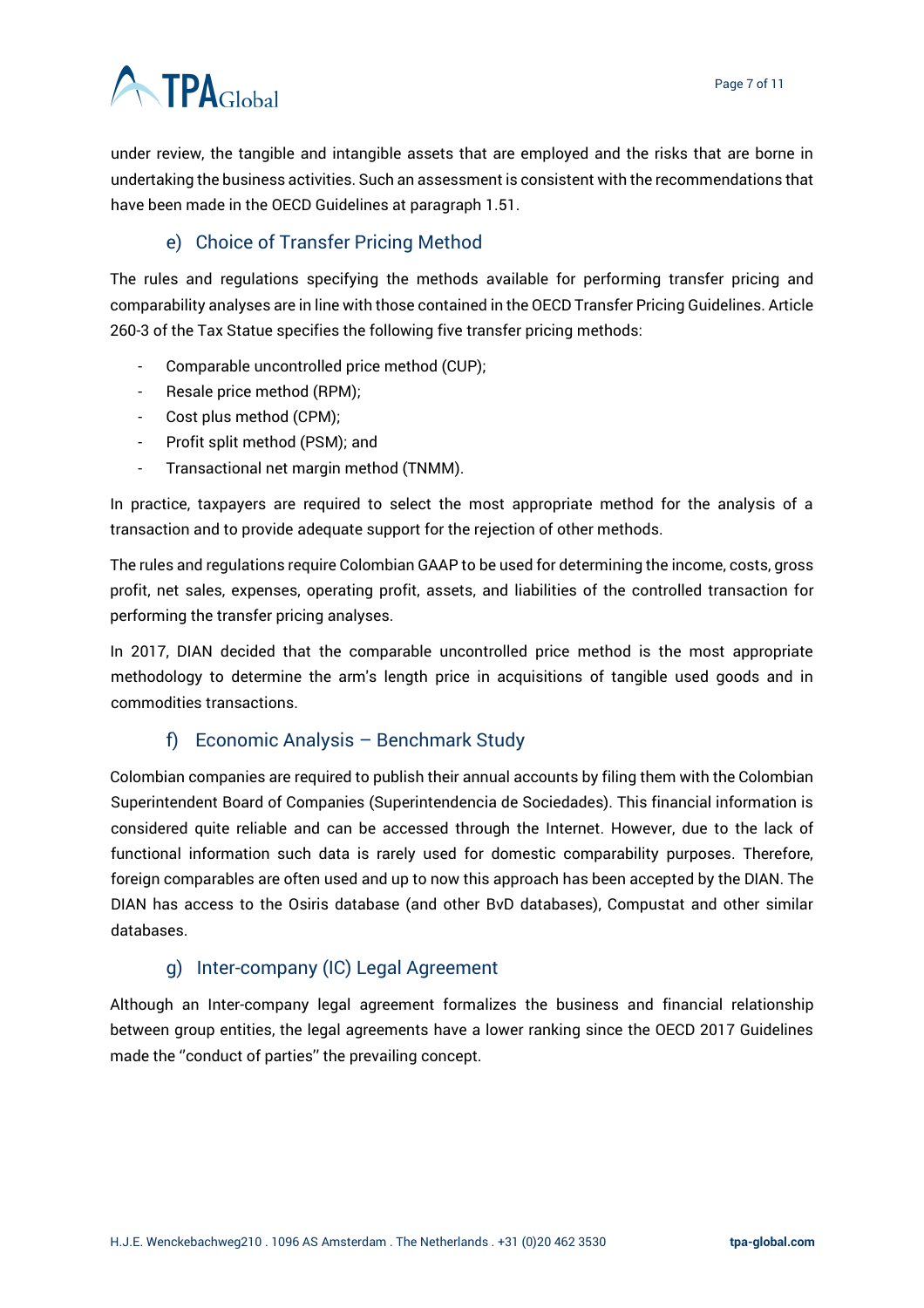

# <span id="page-7-0"></span>h) Production Process for TP Relevant Returns, Documents, Forms and Financials

In the chart below, the existence of the filing requirements with the details of which format is used, the latest filing date, notification requirement and its deadline, thresholds to be applied in case it exists, and the required languages are demonstrated. This information can be seen respectively for CIT, master file, local file, CbCR, local forms, annual accounts and segmented P&L documentations. All the forms can be found in this particular page of the website of Tax Authority.<sup>5</sup>

|                                          | Prepare or<br>File? | Format     | <b>Deadline</b>                                                                        | Notification<br>Deadline* | Threshold*<br>(Yes/No)                                                                                                                                  | Local<br>Language<br>(Yes/No)*(If<br>"No", it can<br>be filed in<br>English) |
|------------------------------------------|---------------------|------------|----------------------------------------------------------------------------------------|---------------------------|---------------------------------------------------------------------------------------------------------------------------------------------------------|------------------------------------------------------------------------------|
| Corporate<br>Income<br><b>Tax</b>        | File                | Electronic | On the date<br>specified by<br>DIAN yearly.<br>(April)                                 | N/A                       | N/A                                                                                                                                                     | Yes<br>(Spanish)                                                             |
| <b>Master File</b><br>(Form<br>5231 V-2) | File                | Electronic | Depending on<br>TAX ID digit.<br>Between 12 <sup>th</sup><br>and 23rd<br>December      | N/A                       | Gross<br>assets<br>100,000<br>UVT, or<br>gross<br>income<br>61,000<br>UVT, or<br>45,000 UVT<br>per<br>transaction                                       | <b>No</b>                                                                    |
| <b>Local File</b><br>(Form<br>1729 V-)   | File                | Electronic | Depending on<br>TAX ID digit.<br>Between 7 <sup>th</sup> and<br>$20th$ of<br>September | N/A                       | Gross<br>assets<br>100,000<br>UVT, or<br>gross<br>income<br>61,000<br>UVT, or<br>45,000 UVT<br>per<br>transaction<br>(10,000)<br>UVT for tax<br>havens) | Yes<br>(Spanish)                                                             |

<sup>5</sup> https://www.dian.gov.co/atencionciudadano/formulariosinstructivos/Paginas/default.aspx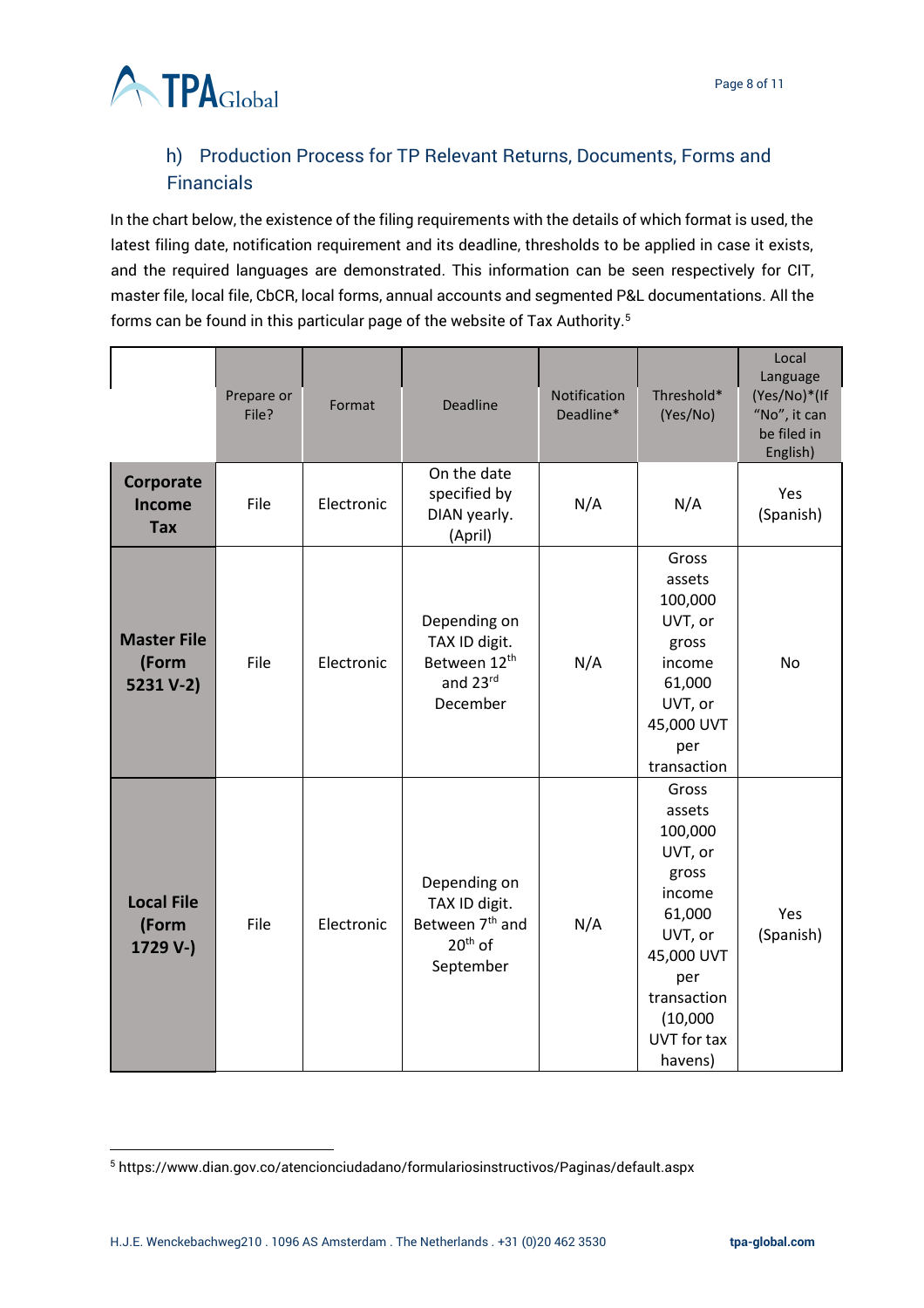

| <b>CbCR</b><br>(Form<br>5254)                                                   | File    | Electronic  | 12 months after<br>previous FY                                                         | On the<br>date<br>specified<br>by DIAN<br>yearly. | 81 million<br>UVTs (USD<br>814 million)                                                                                                                 | Yes<br>(Spanish)        |  |  |  |  |
|---------------------------------------------------------------------------------|---------|-------------|----------------------------------------------------------------------------------------|---------------------------------------------------|---------------------------------------------------------------------------------------------------------------------------------------------------------|-------------------------|--|--|--|--|
| <b>Form 120</b>                                                                 | File    | Electronic  | Depending on<br>TAX ID digit.<br>Between 7 <sup>th</sup> and<br>$20th$ of<br>September | N/A                                               | Gross<br>assets<br>100,000<br>UVT, or<br>gross<br>income<br>61,000<br>UVT, or<br>45,000 UVT<br>per<br>transaction<br>(10,000)<br>UVT for tax<br>havens) | <b>Yes</b><br>(Spanish) |  |  |  |  |
| <b>Annual</b><br><b>Accounts</b>                                                | Prepare | <b>IFRS</b> | 120 days after<br>the end of the<br>financial year                                     | <b>No</b>                                         | Yes                                                                                                                                                     | Yes                     |  |  |  |  |
| Segmented<br><b>P&amp;L</b>                                                     | Prepare | Excel/Other | Ready upon<br>filing CIT/TP<br>documents.                                              | No                                                | No                                                                                                                                                      | Yes                     |  |  |  |  |
| * Country has signed the MCAA agreement for the filing of CBCR on 21 June 2017. |         |             |                                                                                        |                                                   |                                                                                                                                                         |                         |  |  |  |  |

\* Country does not request as much and detailed information from smaller and less complex enterprises (SME's included) than it does from large and complex enterprises.

The deadlines for filing the TP documentation are established each FY at the end of that FY year (generally on November or December) and depends on the last digit of the tax identification number (NIT). For FY 2017 the deadlines are regulated in the Decree 1951 of 28 November 2017. The deadline to submit the Transfer pricing documentation is generally mid-September of the following year The statute of limitation is two years from the date due to file the tax return and five years for documentation. Income Tax, in general, can be audited within two years from deadline.

# i) Mandatory Language

<span id="page-8-0"></span>Documentation should be in Spanish; however, some information (e.g., business description of foreign comparables) may be submitted in English. Colombian tax authorities may require a translation into Spanish of such information.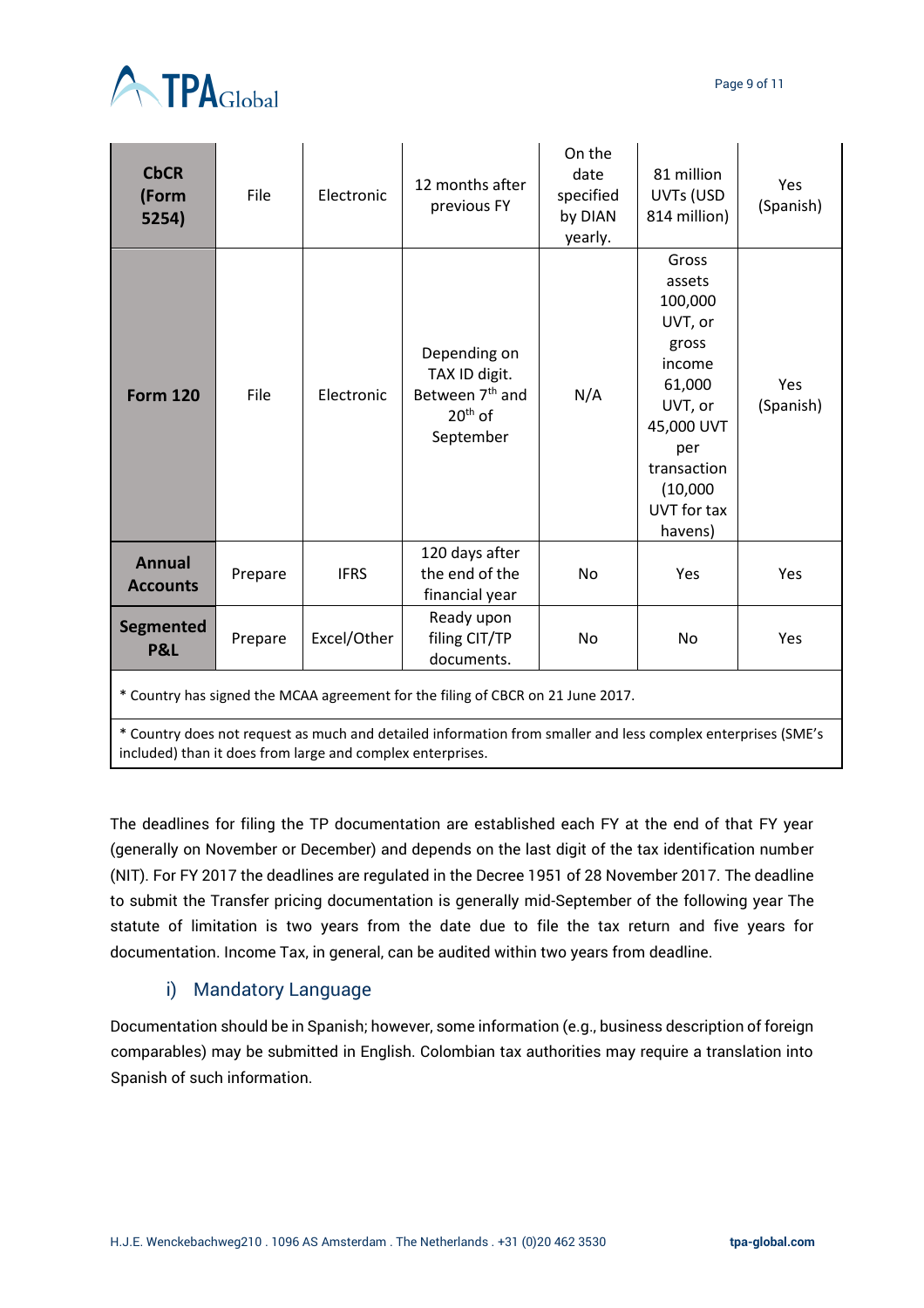

# j) Notification Requirement

<span id="page-9-0"></span>All constituent entities of an MNE group, which is tax resident in Colombia, must notify the tax office whether it is the surrogate parent entity (SPE) or the UPE, and if it is neither the SPE or the UPE, the identity and tax residence of the reporting entity must be reported to the finance tax authorities. Constituent entities that are required to file a TP return can also file a CbCR notification using the same TP return form. Other constituent entities must get a special form from the tax authority's website and submit it to preciostransferencia@dian.gov.co with the subject "Notification - Country by Country Report."

#### k) Record Keeping

<span id="page-9-1"></span>Records must be kept in accordance with the provisions of the Commercial Code and in compliance with Colombian GAAP.

# l) Penalties and Interest Charges

<span id="page-9-2"></span>The Colombian transfer pricing regime issues penalties stemming from the supporting documentation and the transfer pricing return.

Transfer pricing documentation

- Late filing: 0.1% of the total value of the transactions subject to TP up to 1,250 UVTs
- Information inconsistencies: 1% of the value of the transactions reported with inconsistencies that were carried out with related parties, limited to 5,000UVTs
- Omitted information (transactions): 2% of the value of the omitted transactions carried out with related parties, limited to 5,000 UVTs; additionally, rejection of cost and expense related to omitted operations may apply
- Omitted information (related parties located in tax havens): 4% of the total value of the transactions carried out with related parties, limited to 10,000 UVTs; additionally, rejection of cost and expense related to omitted operations may apply
- Amendment of transfer pricing documentation: penalties may be reduced by 50%

#### Transfer pricing return

- Late filing: 0.1% of the total value of the transactions subject to TP up to 1,250 UVTs
- Information inconsistencies: 0.6% of the total value of the transactions carried out with related parties, limited to 2,280 UVTs
- Omitted information (transactions): 1.3% of the total value of the transactions carried out with related parties, limited to 3,000 UVTs; additionally, rejection of cost and expense related to omitted operations may apply
- Omitted information (related parties located in tax havens): 2.6% of the total value of the transactions carried out with related parties, limited to 6,000 UVTs; additionally, rejection of cost and expense related to omitted operations may apply